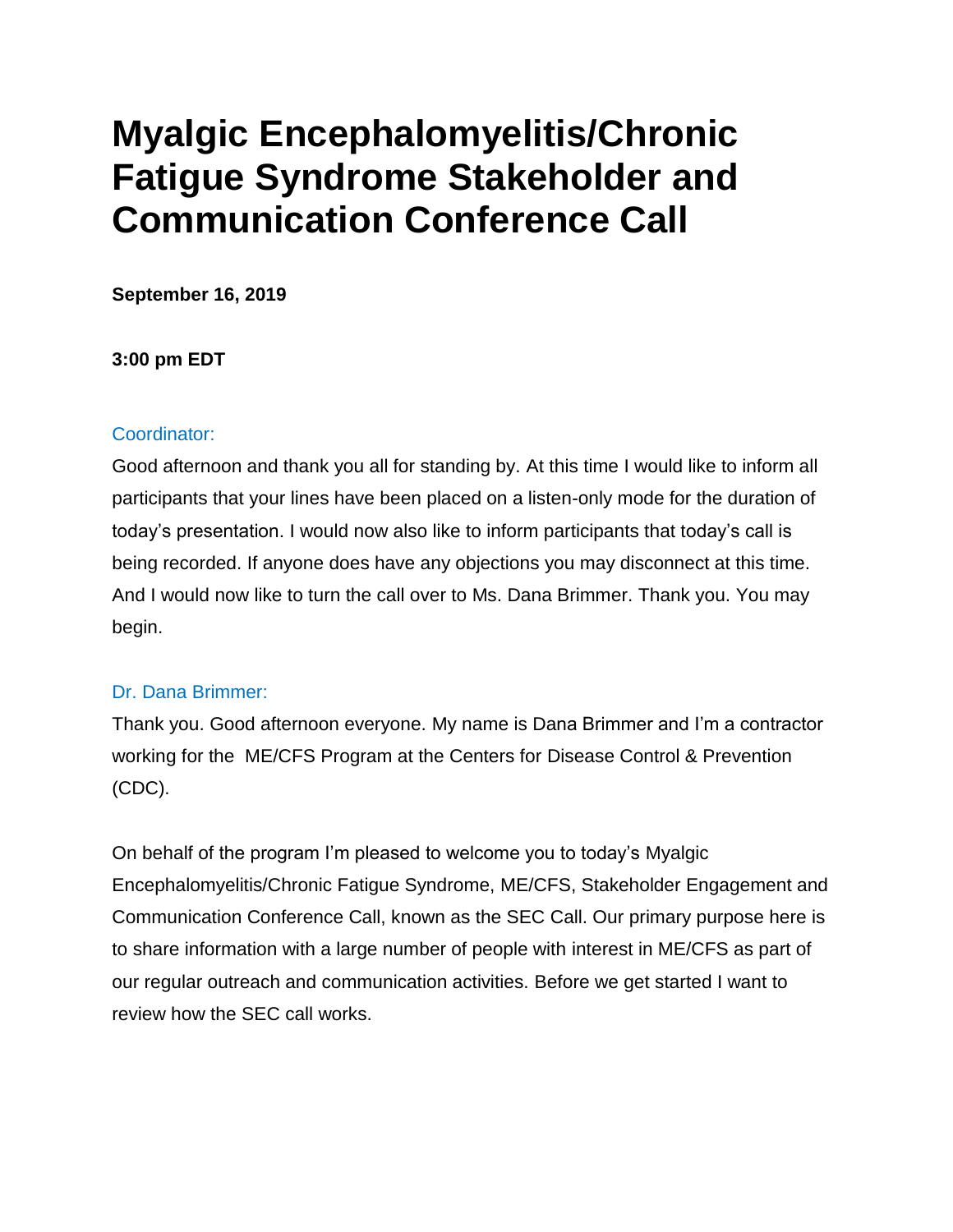As a reminder there's no need to register or RSVP for the call. Participants can still dial in using the 800 number and use the participant code provided in the SEC announcement email. Or the one found on the ME/CFS CDC Web site. To participate using the webinar format click on the link that can also be found on the SEC announcement or the CDC ME/CFS web site. Please note that if you do participate using the webinar format you may need to use headphones plugged into your computer to hear the audio portion. Or use both the 800 number audio-only and the webinar to see the slides of the presenter.

Notification of calls will be sent by email and information is also posted on the CDC ME/CFS Web site. Due to the large number of call participants we are unable to have call lines available in speak mode. We will take questions via email using the ME/CFS SEC call email system. Please note that this email address is used only for these calls and not monitored at other times. Please note due to time constraints CDC staff and the guest speaker may not be able to answer all questions that are submitted. But please be assured that those of us in the CDC ME/CFS program read all of your questions and comments.

Our guest presentation today is entitled The Biology of ME/CFS the Emerging Model by Dr. Anthony Komaroff. Before Dr. Komaroff begins lets first here from Dr. Unger Chief of the Chronic Viral and Diseases Branch. She will provide updates about CDC's ME/CFS program.

After Dr. Unger and our guest speaker finish we will answer questions submitted via email. I will first read the questions out loud and then our speakers will answer them. Before we begin I need to share a disclaimer that these calls are open to the public and please exercise discretion in sharing sensitive content and material, as confidentiality during these calls or items submitted via email cannot be guaranteed. Today's call is being recorded by CDC and transcripts will be available at a later date on the CDC ME/CFS web site. The views of non-CDC presenters expressed during this conference call are their own and do not necessarily represent the views of the U.S. Department of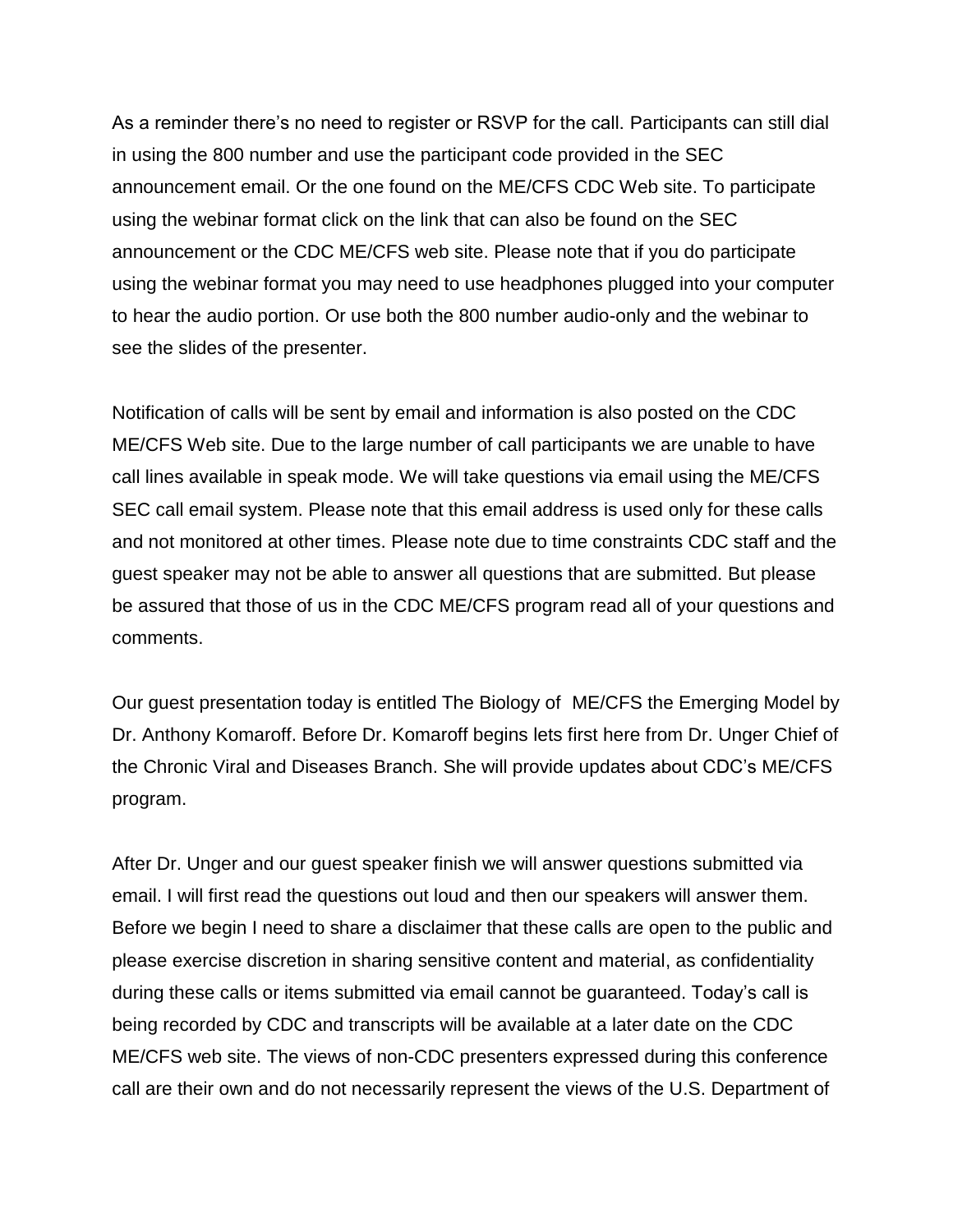Health and Human Services or the Centers for Disease Control and Prevention. I'd now like to ask Dr. Unger to begin her remarks. Welcome Dr. Unger.

#### Dr. Unger:

Thank you Dr. Brimmer. And welcome to everybody. It's hard to believe but we've been having these calls since August 2012. Our first call speaker was Dr. Leonard Jason. We began these calls to have a forum for regular communication and engagement with the ME/CFS community about CDC's activities and as well as a way for the community to hear from external experts about their ME/CFS related work. While we've used the same basic agenda, we have made changes to improve the usability of these calls. Starting in 2017, transcripts of each call were prepared for the CDC ME/CFS web site and in some cases we are able to provide an audio file as well.

In 2018 we gave the presenters the option of using a Webinar format allowing them to share slides with the audience. The next addition will be to move to a format that allows participants to ask questions through the call line. We've heard from many of you that this is very important. The live call in format for the question and answer session will be part of our next call. The information shared by our outside speakers is very important and we are extremely appreciative of our speakers willingness to accept our invitation to participate.

Our outside speakers are volunteers who independently prepare their remarks. If you have questions for speakers and or topics for future calls, please send them to the SEC call email address and that is ME/CFSSEC@cdc.gov. This is the also the address to use if you'd like to be added to the list serve to receive email notification about upcoming calls.

I'll now shift to give you an update on some of CDC's educational activities. As mentioned before, our current continuing education is the Medscape Continuing Education spotlight course entitled "Diagnosing ME/CFS: The Experts Weigh In," was first made available February 25, 2019. It will be available through February 2020 and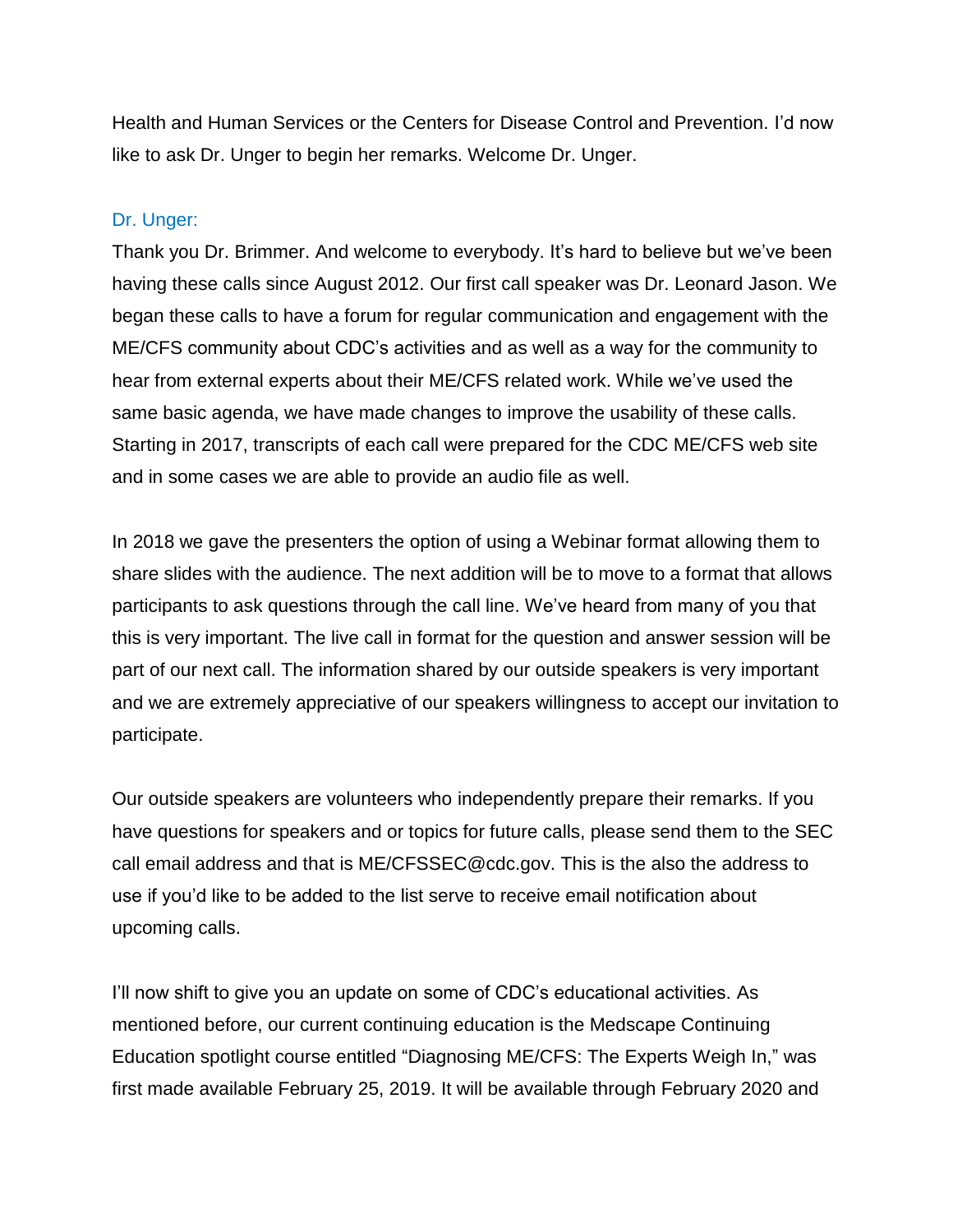we plan to extend its credit for another year after that, February 2021. About 6500 learners accessed the course within the first 5 months. Over 2200 of these learners took the test with a 98% pass rate. We've been happy to see this many learners and that they are getting accurate information about ME/CFS that they can use in their work.

We've asked several medical professional organizations to help promote this course as well as posting information on our ME/CFS Web site. The Georgia Chapter of the American Academy of Pediatrics, the National Associations of School Nurses, and the Association of American Medical Colleges are sharing this information with their members through their list serves and networks. We're hoping this additional promotion will allow our course and website to reach a broader audience.

We are also working with Medscape to prepare two additional ME/CFS continuing education courses. One will be a clinical practice assessment course. This course will use a series of 20 questions to assess the clinician's attitudes, knowledge, and competence in diagnosing and managing patients with ME/CFS. ME/CFS Expert Clinician Dr. Nancy Klimas is serving as the Lead Faculty Member for the Clinical Practice Course and is supported by a Medscape physician and a medical writer from the Medscape team.

The other course will use the test and teach method. Two patient case scenarios are presented with interactive questions that test knowledge on a topic, followed by discussion of the main teaching point. The areas include medication management and comorbidity such as sleep disorders and depression and POTS (Postural Orthostatic Tachycardia Syndrome). Dr. Stephen Gluckman from the University Of Pennsylvania is the lead faculty member for this course.

The Medscape team conducted its kick-off meetings with Doctors Klimas and Gluckman in July. Educational content has been guided by the faculty as well as by topics suggested by test takers of the spotlight course. While timing is not certain we are expecting the Clinical Practice Assessment Course will be available by the end of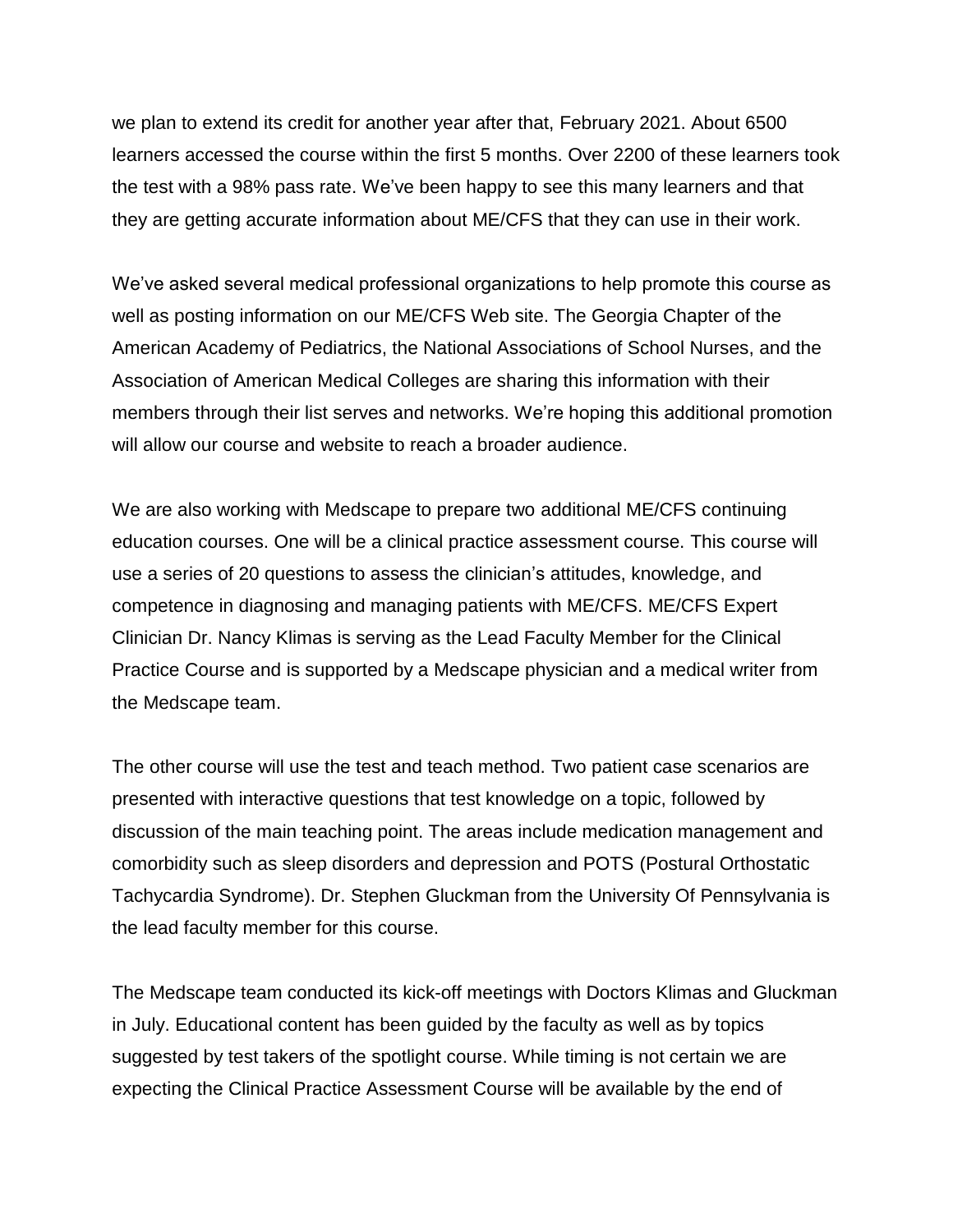December. We will use course takers feedback to refine the test and teach module. And we will continue to update you on the status of these two courses in future calls.

Now I will shift to updates on the Multi-Site Clinical Assessment of ME/CFS Study, also referred to as MCAM. The MCAM study at the original 7 clinics included participant follow-up and allowed new enrollment during the follow-up periods. With new enrollment largely focusing on people with ME/CFS who are homebound or who had a recent onset of ME/CFS.

We understand that it seems as though it's taking a long time to get information published. However we believe that the longitudinal information is particularly useful in understanding the course of disease. The unfortunate downside of doing this is that it takes longer for us to have the data to analyze. We do have some good new though. We have closed out the enrollment for adults with ME/CFS in healthy controls from the 7 original clinical sites. We are still working on obtaining and cleaning data but have been able to analyze preliminary data from these early stages.

We have presented some of this at the 9th Biomedical Research into ME Colloquium held in London at the end of May 2019. The most recent publication using MCAM data is available online in the Journal Quality of Life Research. It's called Psychometric Properties of the Promised Fatigued Short Form 7A among adults with ME/CFS.

The study findings support the reliability and validity of the Promised Fatigue Short Form as the measure of fatigue experienced by patients with ME/CFS. This information will be used by our collaborators to submit the instrument through FDA's drug development tool to qualify it as a measure of therapeutic effect in ME/CFS clinical trials. We have a number of other manuscripts in the work.

Our description of ME/CFS illness, characteristics based on many of the new common data elements is being prepared for publication. The exercise in cognition have been shared with our expert collaborators Doctors Dane Cook and Gudrun Lange who will be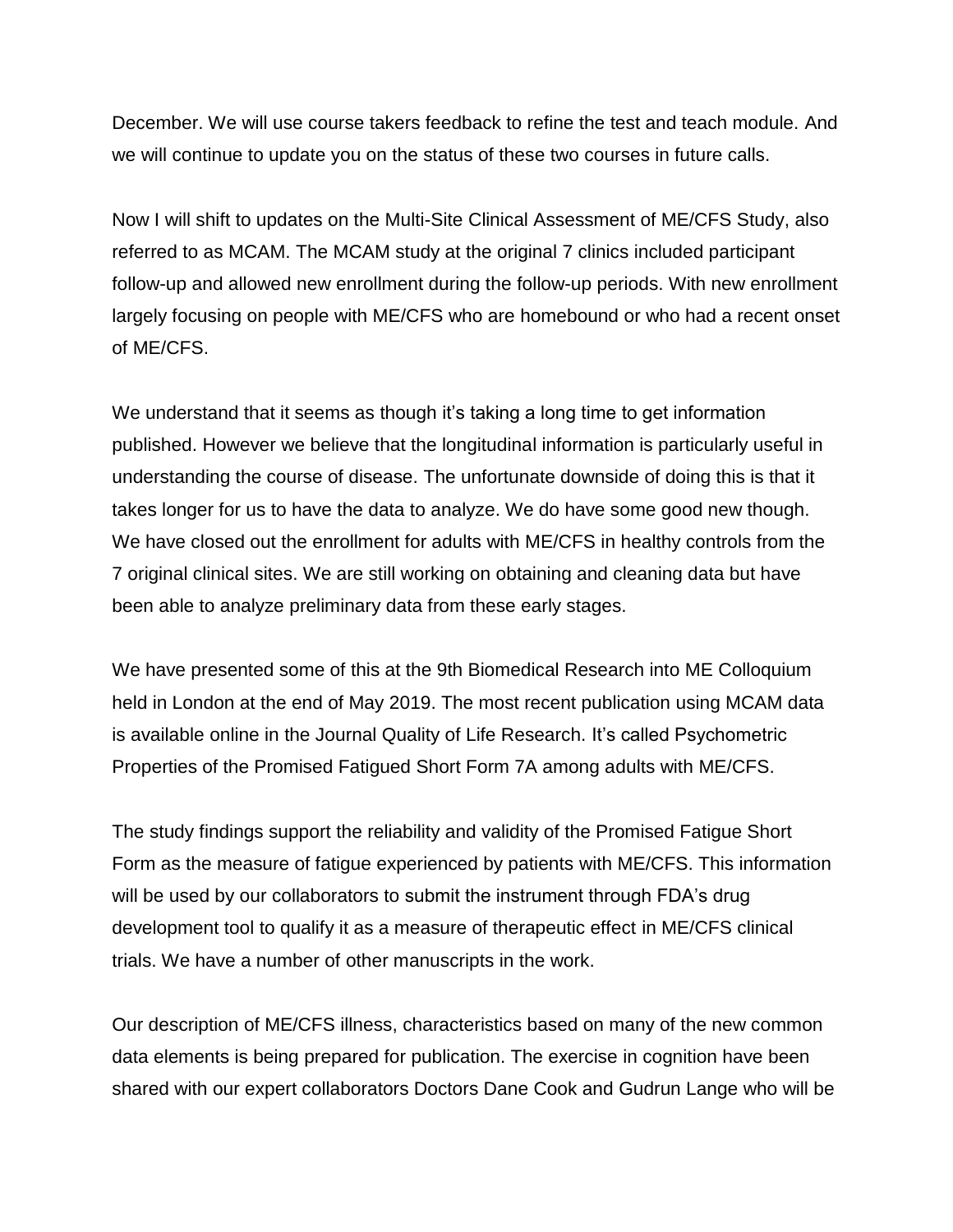leading the analysis and publication of these findings. And the results of the NK cell function testing on a sub-set of MCAM participants will be ready for analysis by the end of the year.

We have plans for additional publications that will provide validation of a questionnaire, measuring fatigue, and comparing different approaches to measuring post-exertional malaise. We expect to have 4 to 6 manuscripts ready to submit to journals by the end of 2020. As we discussed, we have extended the MCAM study protocol to additional clinics to supplement the numbers of children and adolescents with ME/CFS enrolled as well as adults with other illnesses that share features with ME/CFS, such as Rheumatoid Arthritis, Multiple Scoliosis, and post cancer fatigue. We are still enrolling people in these two categories.

The base-line data collection of both of these study groups is expected to continue another year. And then we will proceed with follow-up data collection for another year. For children and adolescents with ME/CFS the clinicians that have been contributing data are Doctors Lucinda Bateman, Nancy Klimas, Andy Kogelnik, Patricia Delamora, and Amy Smith Nurse Practitioner. While Dr. Peter Rowe was unable to participate through enrolling his patients, he is supportive of the study and has agreed to consult with us. Based on his advice we've submitted an amendment to the IRB protocol to add a few measures.

The pediatric part of the MCAM study uses a similar standardized approach as was used in the adult MCAM study but with more age appropriate questionnaires. The physical examination includes the NASA lean test as well as the Brighton Score for joint hyper mobility.

Through Dr. Rowe's introduction our contractor is now seeking Dr. Jullian Stewart's participation in the pediatric data collection. While it will take a while to sort out the logistics and local IRB approval, Dr. Stewart has indicated his interest. We are looking forward to moving, advancing work in all of these areas of the MCAM study and to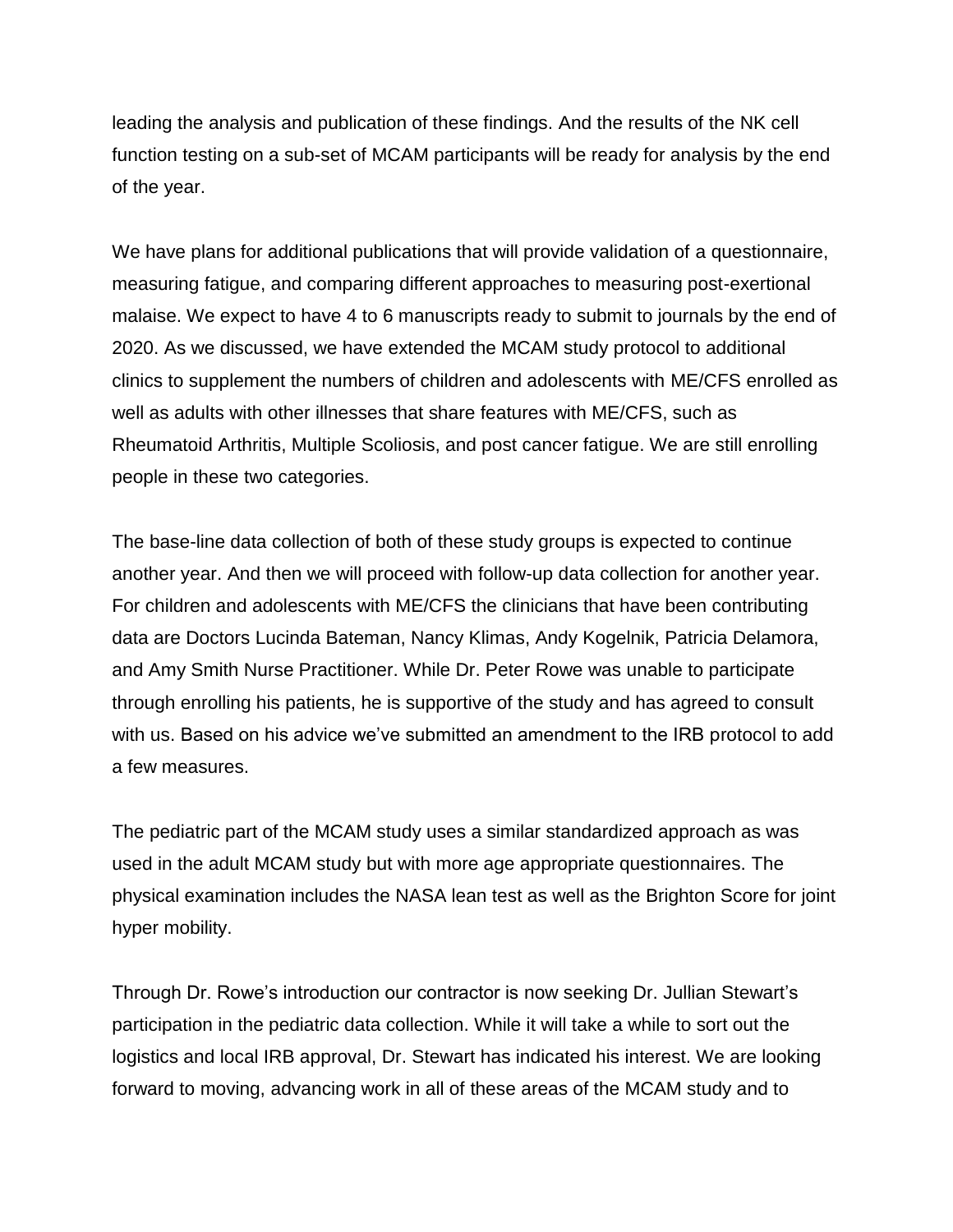sharing what we found as soon as we possibly can. This concludes CDC's updates. And thank you very much for your attention and participation. At this point I'd like to turn the call over to Dr. Brimmer so she can introduce our guest speaker.

#### Dr. Dana Brimmer:

Thank you so much Dr. Unger. Dr. Anthony Komaroff is the Simcox/Clifford/Higby Professor of Medicine at Harvard Medical School and Senior Physician at Brigham and Woman's Hospital. In the past he's served as the Chief of General Internal Medicine at Brigham and Woman's Hospital, the head of Harvard Health Publishing, the arm of Harvard Medical School responsible for all of the books, and newsletters, and Internet content for the general public, and is the founding editor of New England Journal of Medicine Journal Watch General Medicine a publication that keeps practicing doctors informed about the latest biomedical research. For 35 years as both a practicing doctor and researcher, Dr. Komaroff has dedicated himself to the problem of ME/CFS. We asked him to talk today about the "Biology of ME/CFS: Emerging Models." Welcome Dr. Komaroff.

# Dr. Anthony Komaroff:

Thank you so much Dr. Brimmer. Let me know if you hear an echo. I wanted today to go over a large body of data and so it may go a little fast but I think I'll show you the information that is most important on each slide. We've known about this illness for more than one hundred years. But interesting it began ramping up a lot in the mid 1980's.

Back then what did we know? Practically nothing. We knew it was illness that was defined by symptoms. But it had no consistent objective abnormalities. No physical exam abnormalities. No diagnostic tests. No proven treatment. No information on prognosis. No evidence of underlying biologic abnormalities. In other words there was very little we knew about it and some people even wondered if it was a real disease.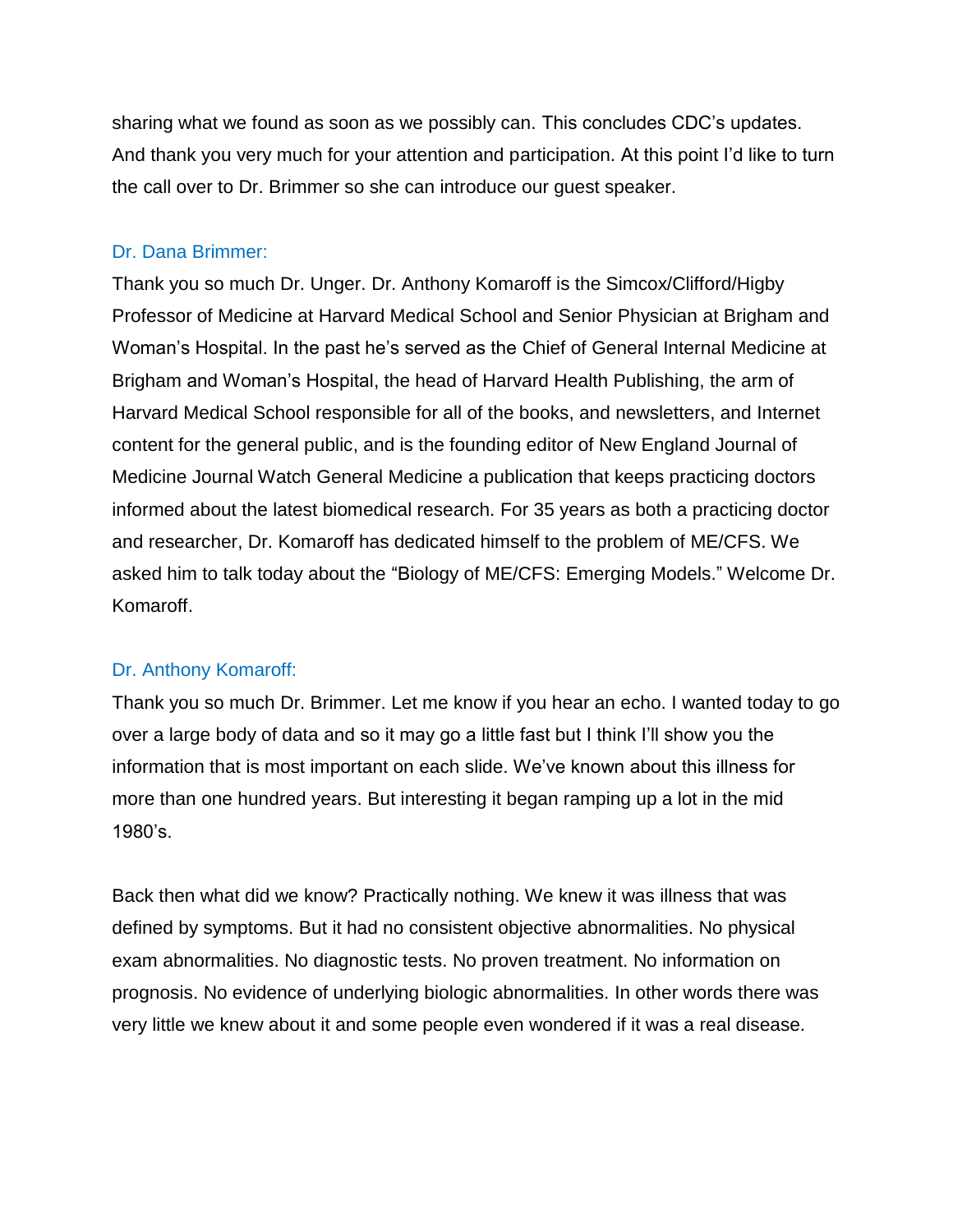Where are we now today in 2019? We know a lot more. Literally 1000's of published studies have compared people with this illness to healthy individuals of the same age and sex. And sometimes to people with diseases - other kinds of diseases that are characterized by fatigue. We know the following: there are many things objectively wrong in the brain, the central nervous system and in the autonomic nervous system, which is the part of the brain, and the central nervous system that controls vital functions of the body, like heart rate and body temperature. We know that there is something wrong with metabolism, particularly energy metabolism. That there is certainly wrong with both the cells, the cellular phenotype and the function of the immune system cells.

And there is growing evidence -- I wouldn't call it solid yet -- that the microbiome which we'll come back to is also abnormal. Neurologic changes. There are many, many studies of the brain, central nervous system and they fall into different categories. The endocrine system of the brain - the brain makes hormones that spread through the blood stream and affect all parts of the body. It's different in people with ME/CFS than in healthy people. Thinking, cognition, that's also different. Particularly information process speed, memory, and attention. The automatic nervous system that I mentioned a minute ago has two arms: the sympathetic and the parasympathetic arm. And both of those are not quite right.

MRI is the technique for imaging the brain. And there are many kinds of MRI's. All kinds of MRI that have been used to study ME/CFS have found abnormalities, a few of which we'll summarize. Spec scanning is another way of imaging the brain. So is PET scanning. And again all of these modalities when they've been used have found abnormalities in the brain.

And then finally EEG or brainwave abnormalities also have been found. Brain activation when it's challenged is now something that we can study in the living human brain with a technique called functional MRI. Look at the top row if you can see it [see slide 7]. These folks on the top row are the patients with ME/CFS being compared to healthy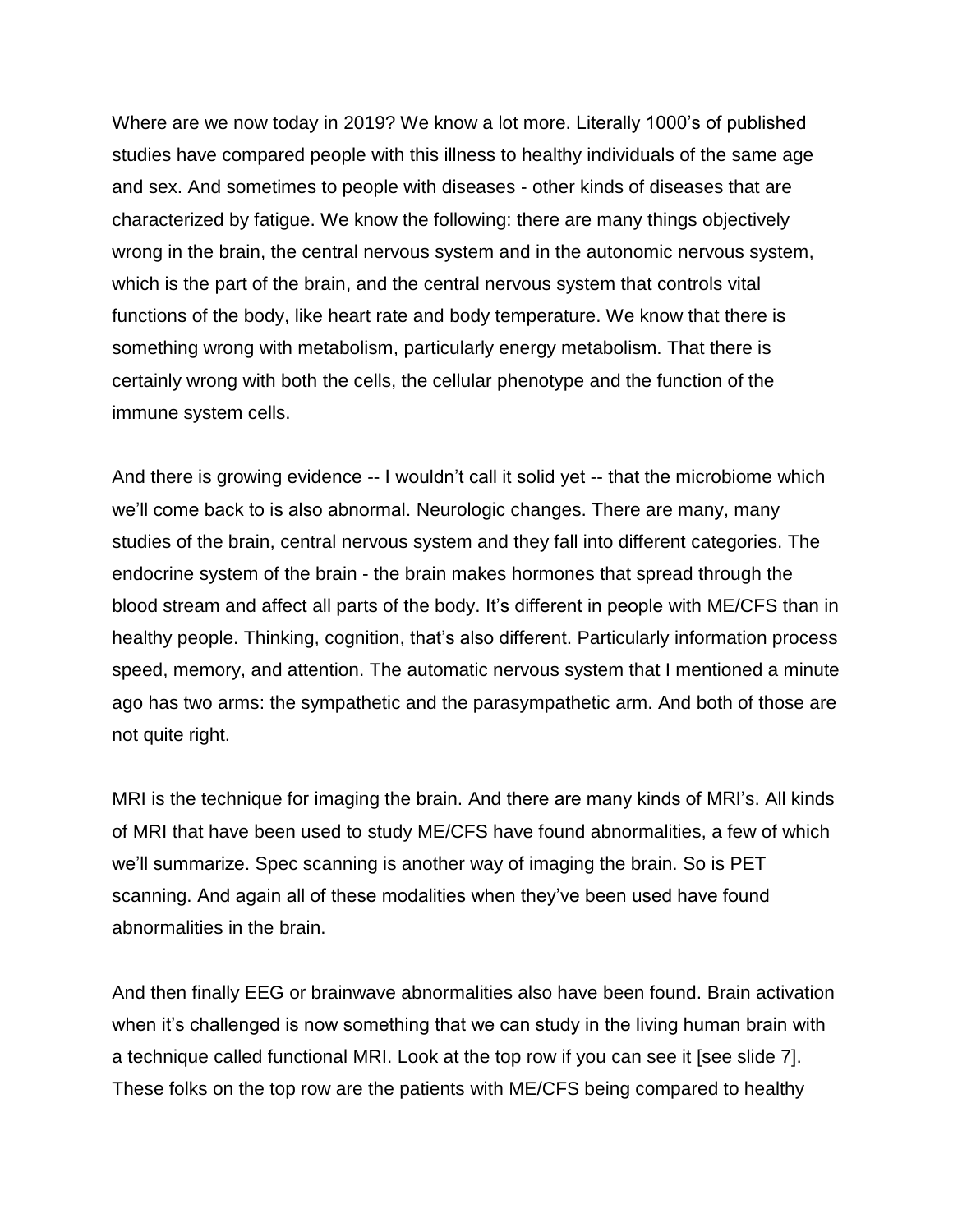individuals of the same age and sex in the bottom row, when all of these people are asked to do a particular test of thinking called the Stroop test. As you can see in the patients with ME/CFS a lot more areas light up in the brain than is true in the normal control subjects in the bottom row. What does that mean? It means that the brain has to work a lot harder in patients with ME/CFS's to do the cognitive test in comparison with the healthy individuals.

Another way of looking at the brain is MR Spectroscopy. This is a study recently published that - from Dr. Jarred Younger's team. And they found in people with ME/CFS abnormalities in several markers in several different brain regions. The metabolic marker levels that they measured and found abnormal correlated with the severity of fatigue, which increases the likelihood that those metabolic abnormalities actually had something to do with the symptoms of the illness.

The most prominent abnormalities that they found were an increased ratio of two molecules choline and creatinine, and in particular an increase lactate. Lactate has found to be increased in many other studies. But this was the most recent confirmation of it. And we'll come back to what that might mean in a little bit.

What about the metabolic changes that I mentioned. Here's a little background. Our bodies work and we remain alive because of a complicated group of thousands of different molecules or natural chemicals. In recent years it has become possible to measure the level of hundreds, even thousands of molecules in one small drop of blood or other body fluid. All of a sudden instead of doing tests for one - just one molecule, you can look at what's happening at hundreds or thousands at a time. And study how they might be interacting with each other. This is a powerful new tool.

Several things have emerged from what are called these metabolomic studies. The first is that energy production, ATP production is impaired. ATP is the energy molecule. It's the source of energy ourselves need to function. The cells of our body not only use ATP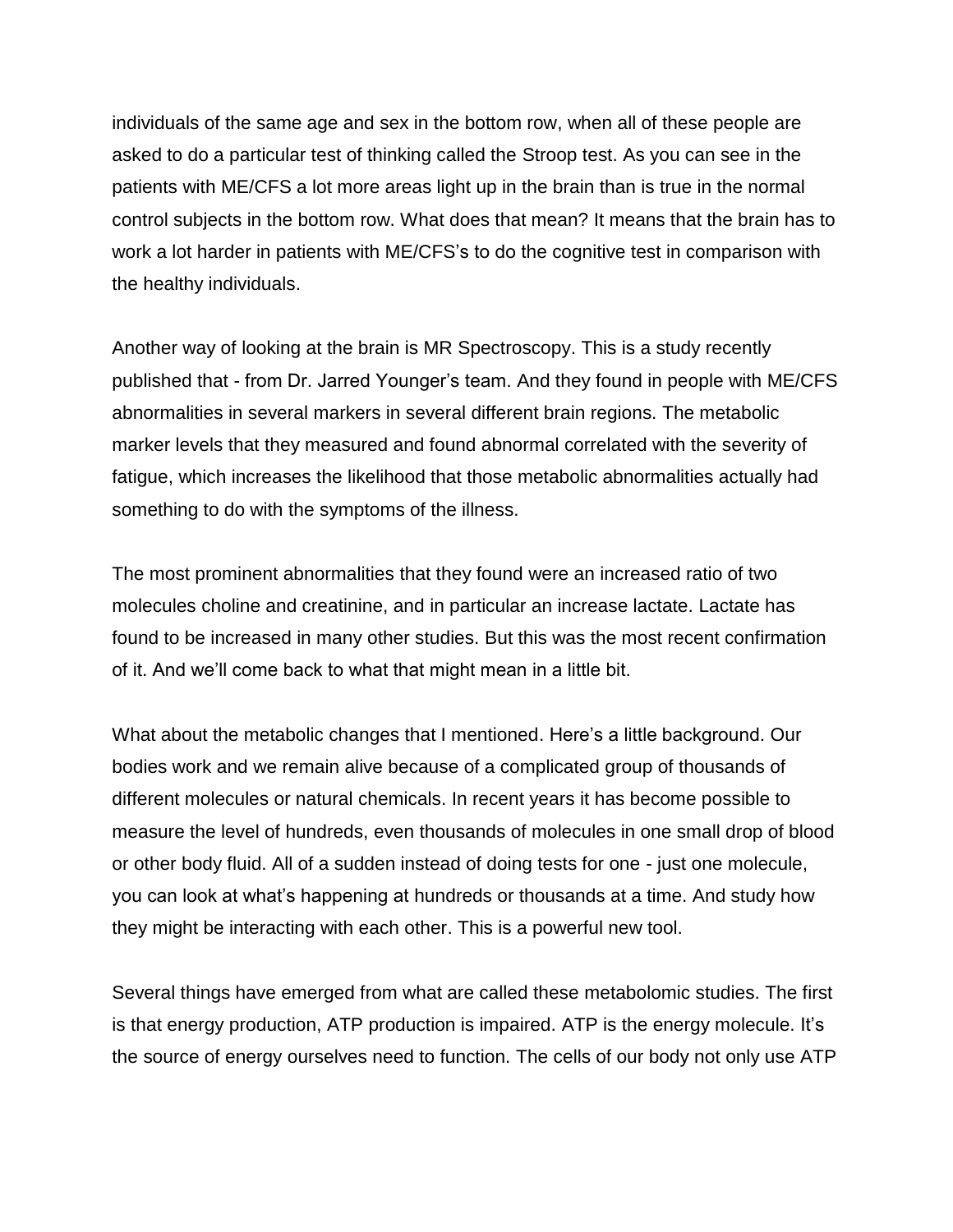and need it to function but they also make ATP. And make it from oxygen, sugar, fats, and amino acids.

There's growing evidence that in people with ME/CFS, people who say they don't have enough energy that their cells actually have a problem making energy, making ATP and using it efficiently. When this idea was first proposed about 15 years ago I and others thought it was pretty simplistic and unlikely. I'm here today to say we were wrong. It looks increasingly likely to me.

The second general abnormality, not quite so solidly established, is hypo metabolism that is an under production of a lot of molecules that all of us have in our body. And the third level that I won't talk about today is called oxidated stress, nitrogen stress. Here's the energy production, just one of hundreds of papers [slide 10]. It's complicated but the main point is under two different conditions, cells in patients with ME/CFS in the two conditions make less energy than in the cells of healthy people.

Immunologic changes. There are a whole bunch of different immunologic changes that have been found over the course of 30 years now. One is difference in the numbers of different types of white blood cells, and I'm going to go into some detail on that. There are abnormal levels of, well increased levels, of circulating levels of immune complexes. These are little packages of antibodies bound to antigens. All of us have some of them in very low levels but they're much higher levels in people with this illness.

People with the illness also have increased levels of immunoglobulin G, and decreased levels of certain immunoglobulin G subsets. Multiple studies show they have increased numbers of cytotoxic T-cells. These are T-cells that attack foreign things. The natural killer cells, another cell that defends us are not functioning as well as they are in normal people, as if they've been exhausted by some kind of chronic war that they're fighting. And then finally, many studies have found increase blood levels and increase lymphocyte production of what are called pro-inflammatory cytokine.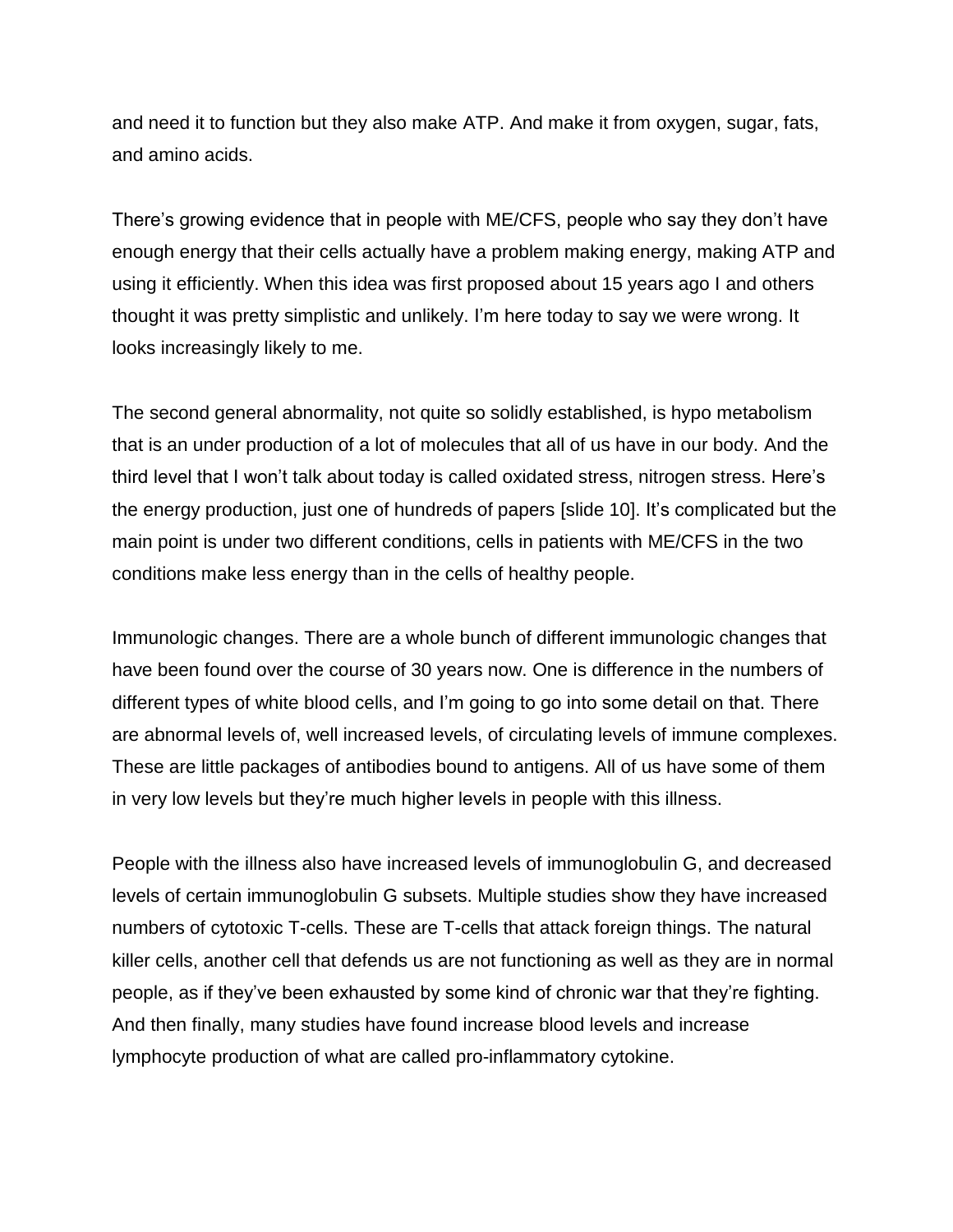What are cytokines? Cytokine's are chemical signals. When the immune system is activated, when it goes to war against something it's like an army. The generals need to send orders to the lower ranking officers, and the officers need to send signals to the troops, these orders are sent by chemical signals called cytokines. Blood levels of many cytokines are significantly higher in ME/CFS patients then in healthy control subjects, particularly in the first three years of illness but not after. Levels of many cytokines in the spinal fluid also distinguish patients from ME/CFS from healthy controls. And then finally, levels of many circulating cytokines correlate positively with the severity of the symptoms. So again, the fact that an abnormality that you can measure correlates with how severely ill people are, suggests that the abnormality you're measuring really does have something to do with the suffering of the illness. And it's worth knowing more about.

The microbiome. Over the past ten years evidence has emerged that the human microbiome may affect the risk of many human diseases and ME/CFS may be just one example. So what is the exact - microbiome and how could it affect the risk of ME/CFS. The human microbiome, of all of the micro-organisms that live inside us and on us there are trillions of them with each of us. We've known that there were a lot of them for a long time. But we only have discovered recently is that they collectively have one hundred times more genes than we do. They are in effect the second human genome.

More than just the huge number of genes they have, many of these genes of these microorganisms produce molecules that affect us - that effect human physiology. They make hormones, they make neurotransmitters, they make molecules of inflammation. They make molecules that stifle inflammation. And when there's inflammation for instance in the gut, it causes the gut to become leaky. And bacteria and toxins produced by bacteria leak into the blood stream where they're not supposed to be. Here's an example studied several years ago of what happens to ME/CFS patients when they exercise shown in the blue line compared with health individuals [slide 16]. As you can see after exercise in the ME/CFS patients the levels of bacteria in the blood go up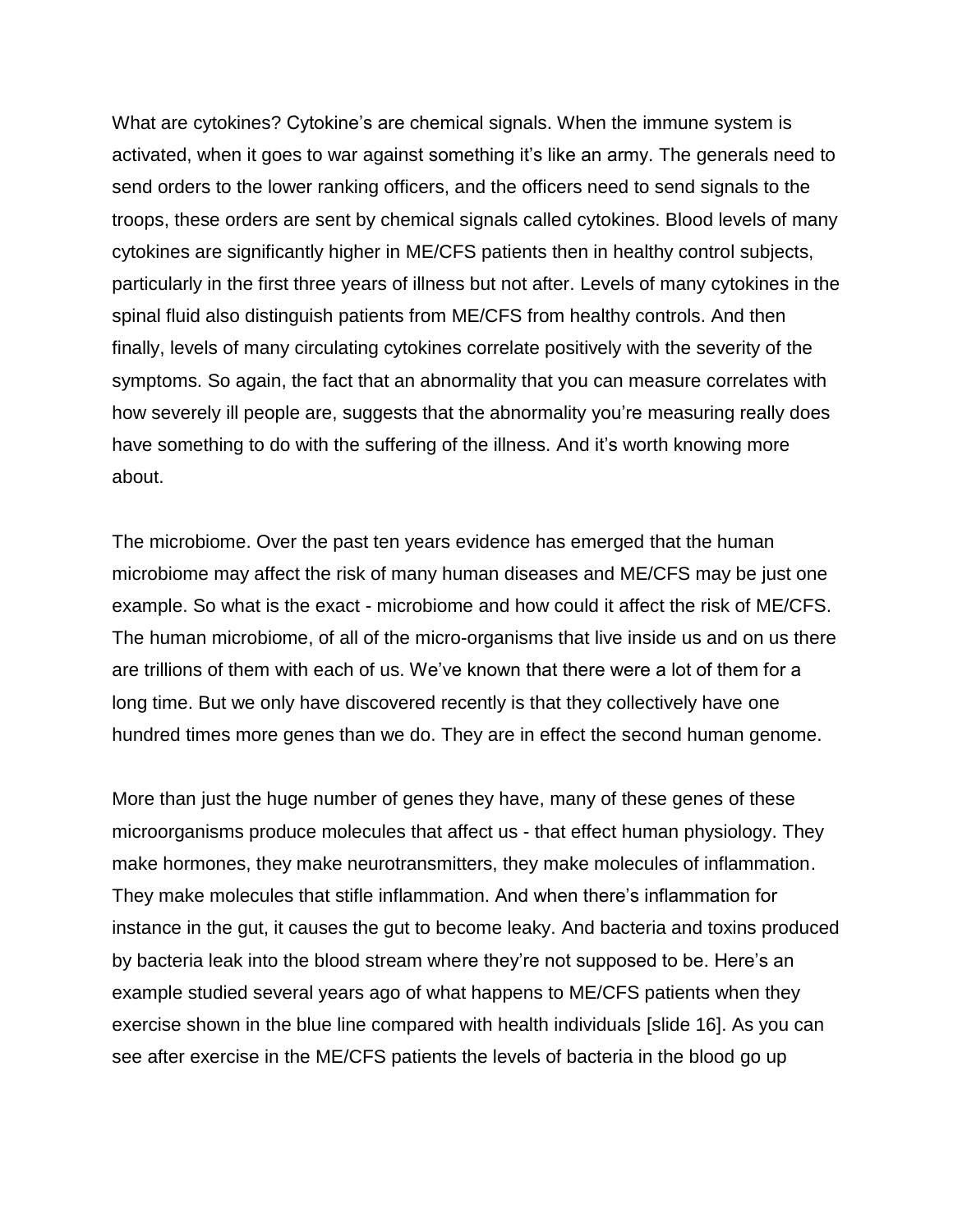whereas they don't go up in the healthy controls because apparently the gut is leaky in patients with ME/CFS.

Post exertional malaise. We've known for 35 years that people with ME/CFS have an unusual symptom that not's seen in a lot of other diseases which is a flare of their illness following physical exertion, cognitive exertion, but we haven't known really what caused that. Here's an example of what physical exertion and cognitive exertion do to the ability to think in patients with ME/CFS and in healthy control subjects. This is a complicated slide [slide 18]. Hope I can take you through it. I'm looking for a curser here and it seems to have disappeared. Okay I'm going to walk you through with word. On the left side of this slide there are three groups. And then on the right side there are three groups. And each group has a red bar and a grey bar.

The red bars are ME/CFS patients, the gray bars are healthy controls. What the bars are measuring is the number of errors made on a test of cognition. The left three tests were all done before exercise. And the right three tests after exercise. What do you see? In the healthy people, the gray bars, each time they take the test before they exercise they make fewer and fewer errors. And after they exercise they still make fewer errors. And you'd expect normal people to make fewer efforts - errors because they're taking the same test repeatedly and they're getting better at it.

But what are you seeing in the ME/CFS patients? Here the errors go up even before exercise and after exercise continue to go up. A dramatic difference both in the effect of cognitive challenge as well as physical exercise challenge on how well people with this illness think. And here's how their brains are working [slide 19]. This is complicated but this study from Dr. Dane Cook shows that in ME/CFS patients, like I showed you earlier, the brain following exercise taking these cognitive tests is just working harder displayed in red compared with the patients who are our healthy controls where the blue areas are parts of the brain which are actually working less hard as time goes on.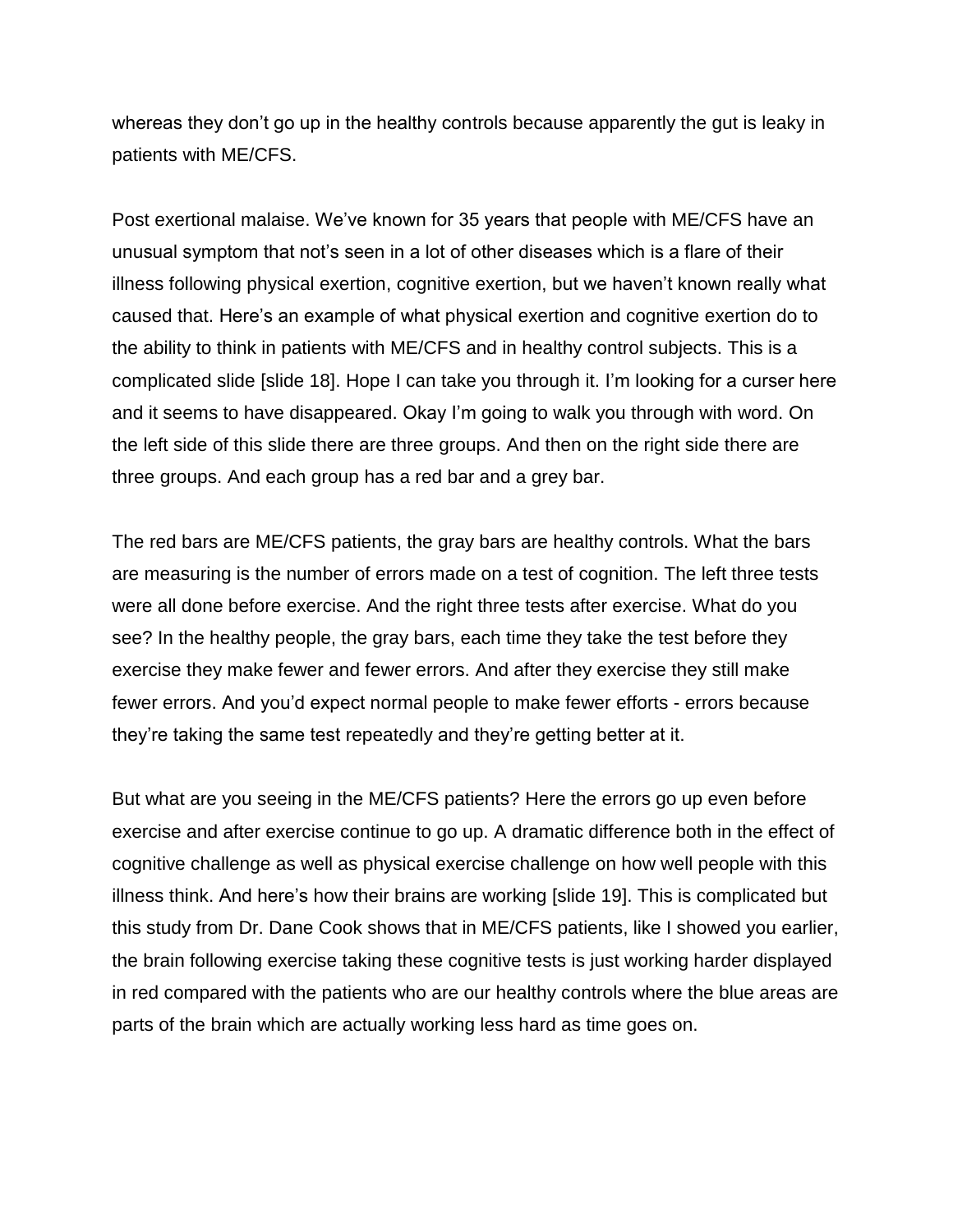So how do you put this all together on saying that there now reproducibly documented abnormalities involving the brain or central nervous system as well as the autonomic nervous system? Abnormalities of metabolism, of white blood cells in the immune system, and of the microbiome.

But the outstanding question is why? What ties them all together? Which leads to which? Which comes first? We're just beginning to get a handle on that very important question. And there are four alternative models that have been proposed. Because they're well established models in health and disease not only of humans but of all animals. And they may way apply to ME/CFS.

The first is the sickness behavior model. So what is that? We all know what we feel like when we get sick. Like for instance you get the flu. One phrase that we often use when we get the flu is "I feel like a sick puppy." Why do we use that phrase? Well because we've seen our pets get sick. And we've seen how they look and how they act. And they seem to look and act like we know we feel when we get sick. You look like a sick puppy. You feel like a sick puppy. Why? Why does that happen? We now know over the last 20 years that sickness behavior is something that's hardwired into all of us. You even see it in insects. And you certainly see it in every mammal like us. What is it? It has a biological purpose.

Our brain sends out signal that cause us to shut down a whole bunch of activities that eat up energy. And it does that by telling us to be lethargic and sleepy. To not spend a lot of time with friends in a social communication. It makes us achy which causes us not to want to move around a lot. It makes us sleepy. We lose our sex drive. Difficulty thinking gets us depressed. Lose our appetites. Appetites and digestion takes energy. All these things conserve energy so that our body has the energy fight whatever is making us sick. It's a biological protected response. It makes all sort of sense.

The question is could it be that this supposedly temporary response does get stuck. Doesn't get turned off properly in people with ME/CFS. Does it become chronic? What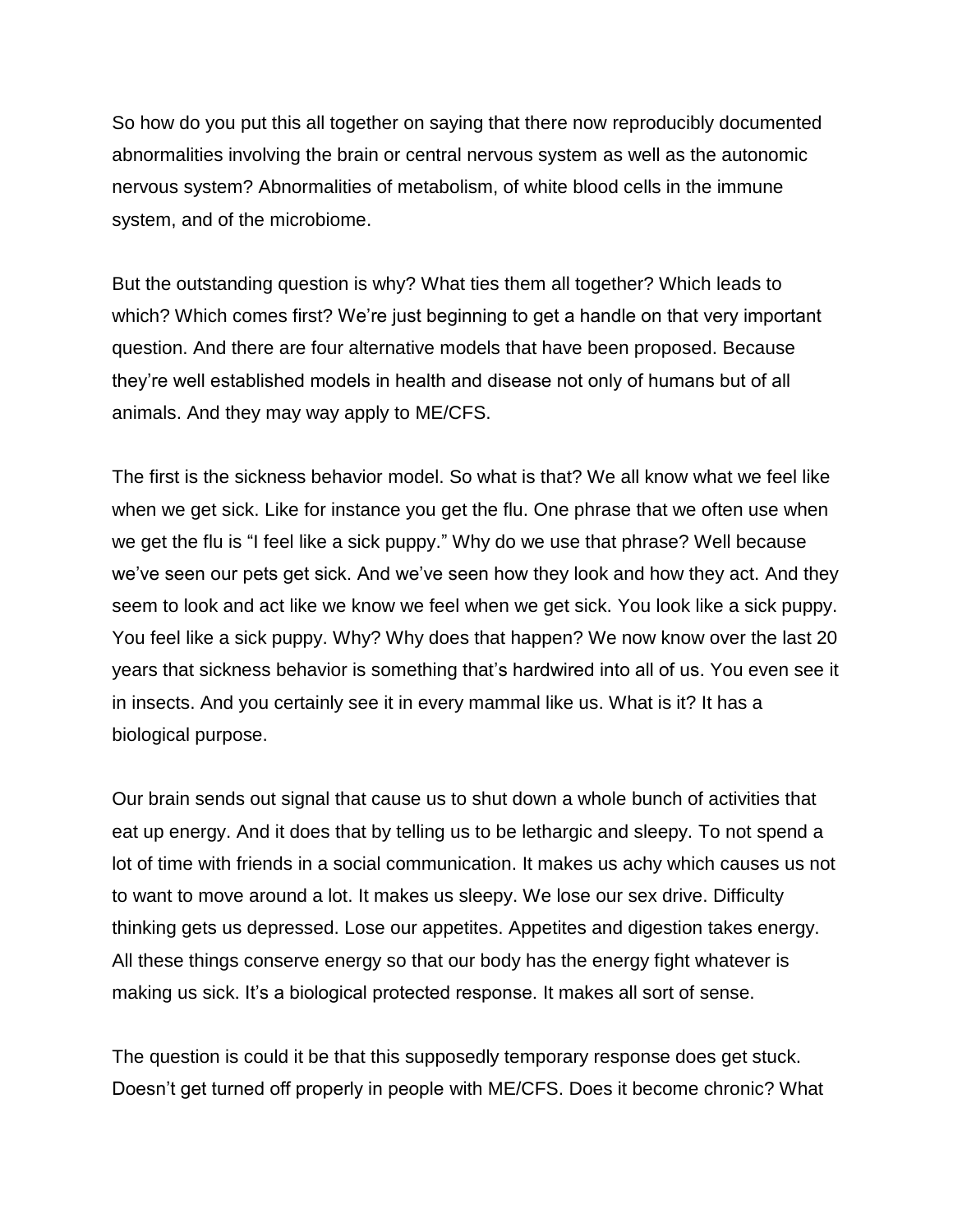causes sickness behavior? There's plenty of evidence in animals, and some in man, in humans, that neuron inflammation is at the root of sickness behavior. Somewhere in the brain, here is a picture of the basal ganglia [slide 26]. But there are several areas of the brain that at least in animals have been fingered as groups of neurons, brain cells that direct the sickness response. What signals those brain cells to tell a body to behave sick? Inflammation or activation of the brain's innate immune system is the prime thing that signals the sickness response.

The cytokines that I mentioned a minute ago, when they're produced in the brain signal the fatigue nucleus to do all of those things that we do when we feel sick. What triggers or activates the brain immune system? Could be an infection of the brain. It could in other people be auto antibodies that stimulate the fatigued nucleus. Could be toxins, obesity somehow to ways we don't yet understand activate brains immune system. Chronic stress does. Increased levels of a molecule called lentendu.

There are a bunch of things that trigger the nucleus in the brain that causes the sickness response. What we've learned it's not surprising that something like an infection or a toxin that gets into the brain directly could cause this. But what we've learned is that infection or inflammation elsewhere in the body, outside of the brain, can also do this.

This is fairly new information over the last 15 to 20 years. We knowingly that - we've learned that a part of the body called the blood brain barrier which normally is a wall that prevents inflammation molecules from getting from the blood into the brain, that that barrier becomes leaky or porous. And allows the entry of immune cells, molecules, even microorganisms, tiny microorganisms.

The other thing that we've learned is that when there's inflammation somewhere else in the body, like in the gut, it sends signals up the nerve of the body that come out of the brain. It seems them backwards. Up the nerve - the vagus nerve being the main one up into the brain.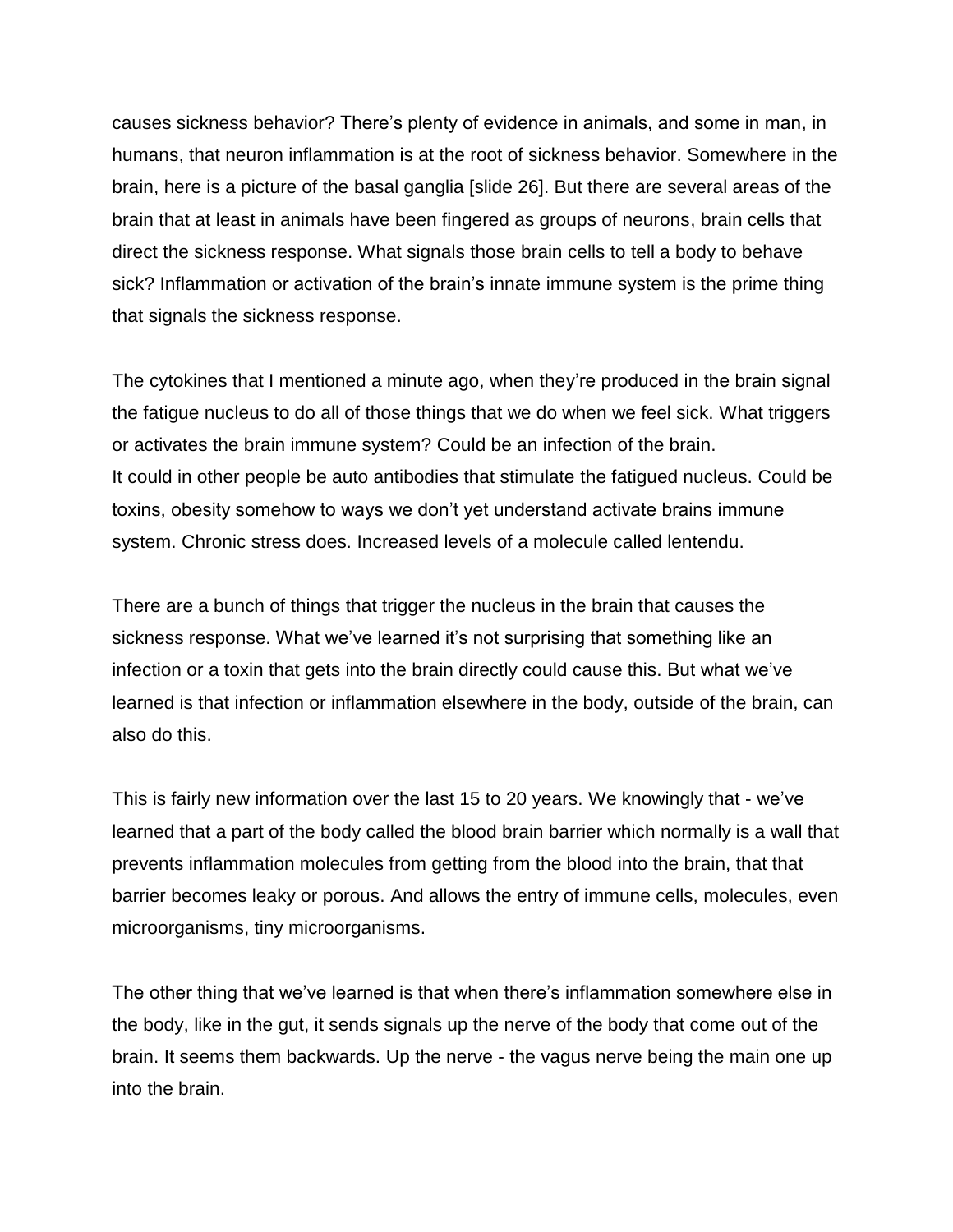And the result of that is that the immune system of the brain gets turned on. In other words when there's inflammation in the gut, it sends signals to the brain that turn on and activate the immune system in the brain. So you can have nothing directly wrong with the brain but it could affect the brain.

What triggers neuro-inflammation? I've just gone through a few examples. The micro biome is one that has grown in increasing attention in this illness. Several studies now have reported that bacteria that tend to make pro-inflammatory molecules, so bacteria that tends to encourage inflammation in the gut are increased in people are increased in people with ME/CFS.

And bacteria that normally tend to discourage inflammation are reduced. So you've got one pedal on the accelerator. And the pedal that's not on the brakes. And so you have more inflammation in the gut. And that sends signals to the brain the hypothesis is. It also - the inflammation in the gut make the gut be a little leaky. This is a complex side.

I'm only going to talk about a part of it. This is the study from Dr. Hanson's Center -Maureen Hanson. She looked at a toxin made by bacteria called LPS. And she found that it was present in much higher levels in patients with ME/CFS than in healthy control subjects. And the same was true with two other molecules that are related.

Depressed metabolism. I said that the several of the metabolic studies show a depressed metabolism. This is like what you see in animals that are hibernated. And it's like what I talked about with sickness behavior in a way. Because why do bears hibernate in the winter? They hibernate because it's hard for them to get the food that they need. And therefore they need to conserve their energy in order to remain alive. And so they just go to sleep. They don't move much. They don't do much. They don't digest much. They - that would use energy. And they need the energy for other vital functions.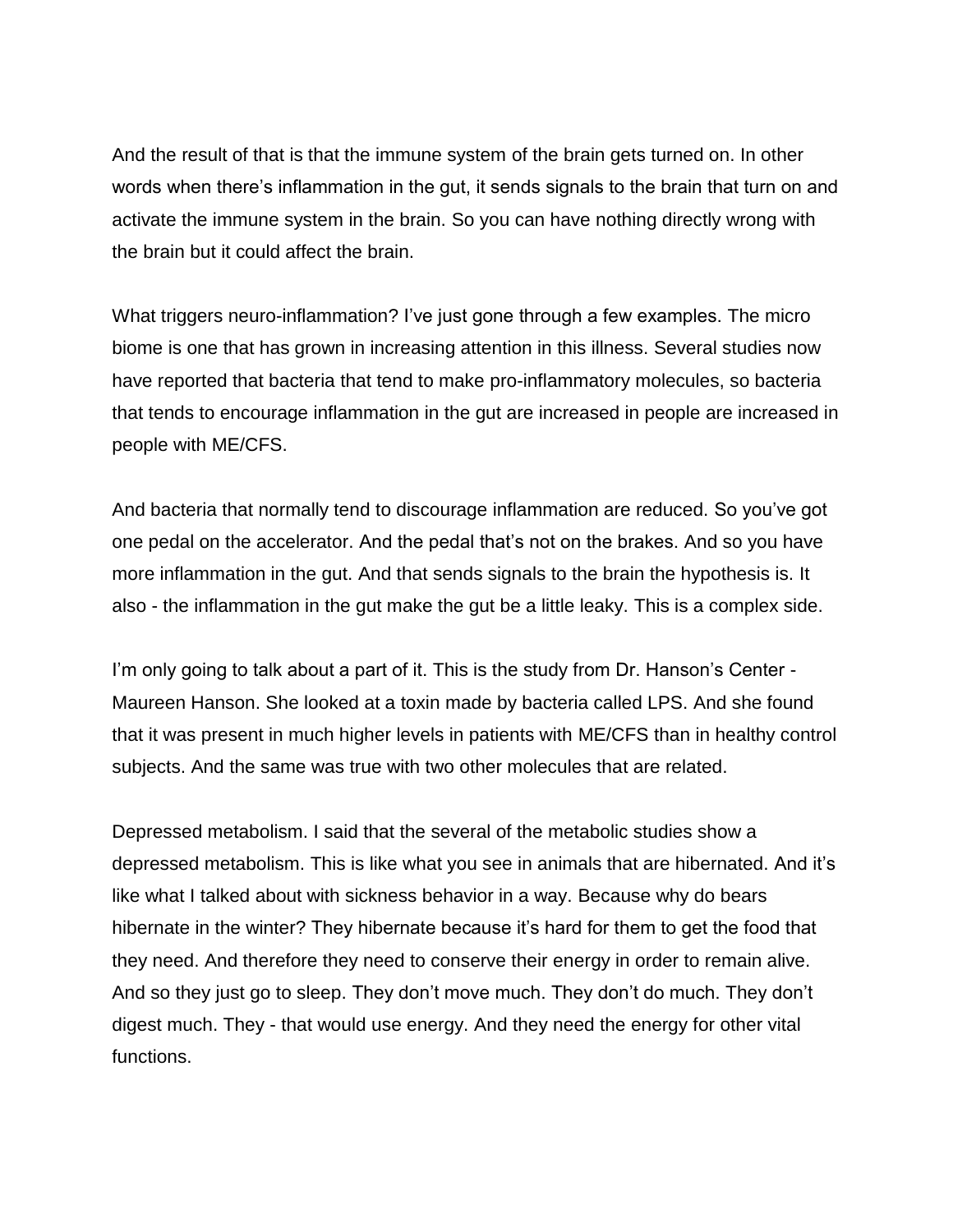Worms also enter a state like hibernation. It's called dauer. That's important only because one worm in particular has been used to learn a lot about things that go wrong on - in humans. Maybe disheartening to learn that that humans are like worms in a lot of respects but we are. And therefore we have a lot to learn from it. In both states - hibernation in bears and other animals or dauer in worms -- there are a series of things that are found. And I've showed them on this slide [slide 36]. I'm not going to go into the detail. But the point is that all of these things have also been seen in people with ME/CFS. That doesn't prove that people with ME/CFS are in a form of hibernation. But it's consistent with that possibility. And it indicates to me at least that we need to study this phenomenon more.

Can our different models be united? Well sickness behavior caused be neuro inflammation - ancient biological mechanisms that preserve energy in order to prevent or heal injury but there's a price to be paid. Temporarily impaired function anything that's not absolutely essential is shut down or greatly reduced to preserve the energy for healing. The micro biome might be causing inflammation and injury in some patients. And the micro biome also has been - is increasingly being shown to be involved in hibernation and even dauer.

Do the symptoms of ME/CFS result from activation of these ancient mechanisms? If they do we're beginning to learn a little bit about how animals turn on and turn off these mechanisms, these hibernation type behaviors. And as we learn more about that it raises the possibility that we'll be able to turn off this protective response that's stuck in people with ME/CFS.

Again let me be clear these are hypotheses. They are not proven but I'm saying that in my opinion there is now enough evidence accumulating from enough very serious scientific labs that they are deserving of the attention of a lot of other serious scientific labs. So in summary there's robust evidence of underlying biological abnormalities in people with ME/CFS.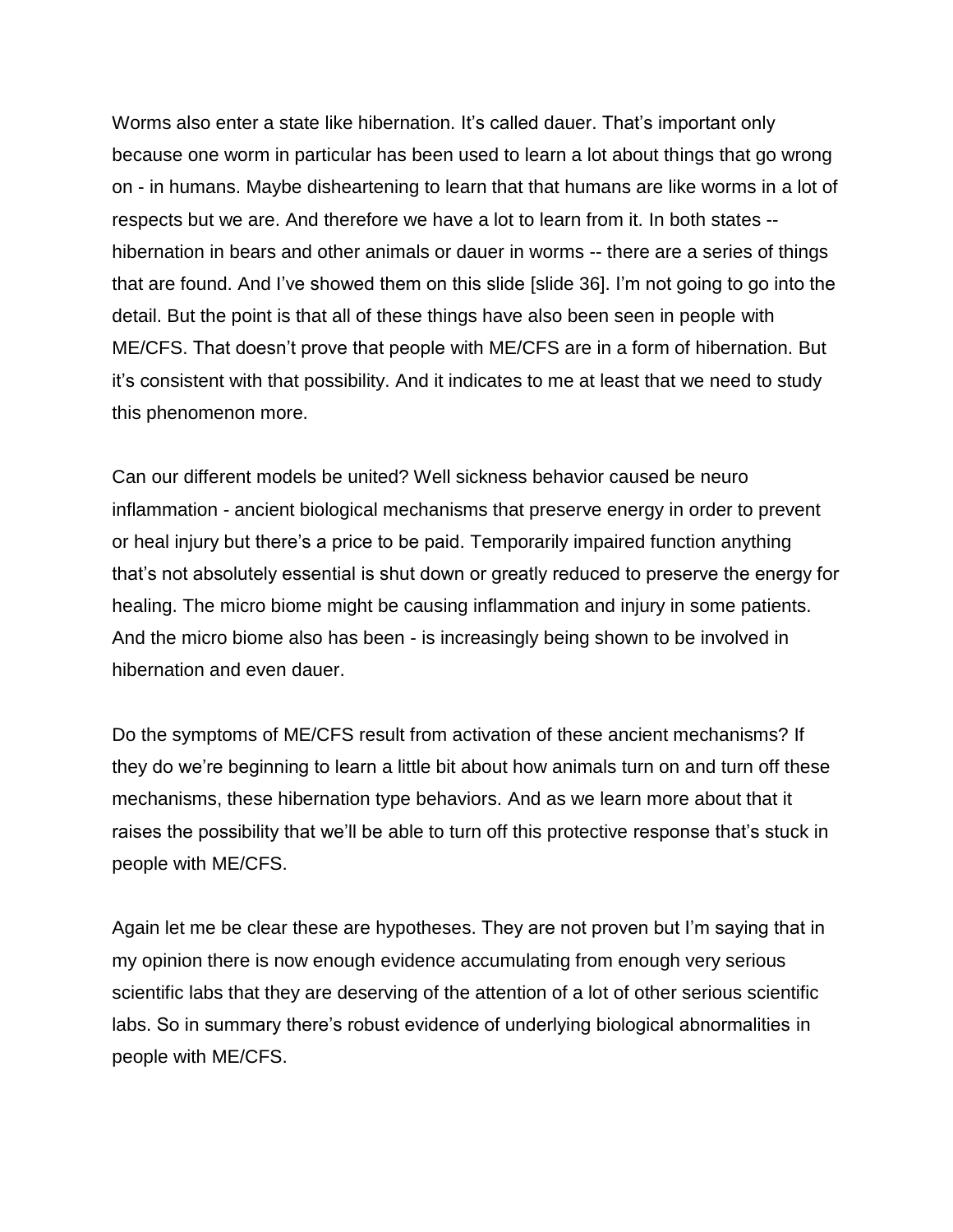These abnormalities have considerable overlap with several well documented models of disease. And more needs to be done to solidify and expand our understanding of each these abnormalities and with their relationship with each other and all of the triggers that set them in motion. So that's my quick fly over summary.

And I hope it's been comprehensible and I'm happy to answer any questions. Thanks very much.

## Dr. Dana Brimmer:

Thanks Dr. Komaroff. We will go ahead and start with you for questions.

The first question is "Hello I am a 45-year old patient in Seattle with Fibromyalgia and Chronic Fatigue. Recently I took a broad panel of blood tests and was surprised to test a false positive to the RPR Quant Test, normally used for syphilis. I subsequently took the TPPA test which confirmed I do not have syphilis. My question is whether ME/CFS researchers are aware of a false positive tie to the RPR Quant Test. Could this be used to aid in diagnosis or treatment?"

# Dr. Anthony Komaroff:

Well listen, first of all I'm very glad that you turned out not to have syphilis. You're right that there are many illnesses in which false positive syphilis tests are seen. In my experience I have seen this in people with ME/CFS. It's not very common but on the other hand we don't really know how common it is because syphilis tests are not done routinely in people with ME/CFS. Why is it? Well there's one other illness in which it's fairly often seen.

And that's acute infectious mononucleosis or mono. In mono the antibody producing cells, the p cells - plasma cells, are making all sorts of wild amounts of antibodies for a period of time. And the anti-syphilis antibodies are just one of them. Some people with ME/CFS have this - a similar thing to what you see in Mono where they have more B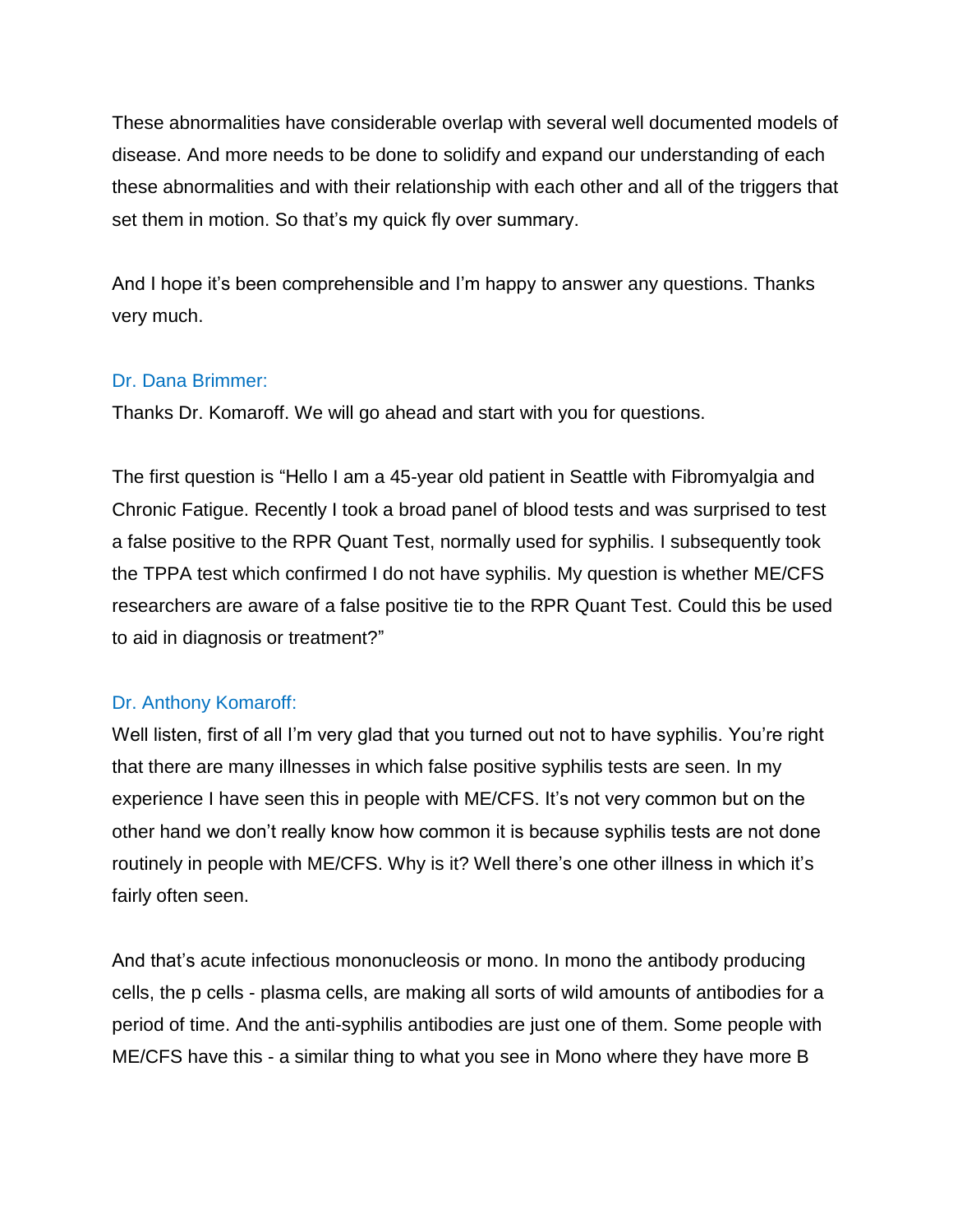cells than plasma cells making a wider variety of antibodies. At least there's several studies that suggest that. So that may be the explanation.

## Dr. Dana Brimmer:

Okay thank you. A second question. "Thank you for your excellent widely read article, "Advances in Understanding the Pathophysiology of Chronic Fatigue Syndrome," in the Journal of the Medical Association publication 2019. Do you plan additional clear and concise articles and/or talks which educate, raise awareness, and counter bias like this one does?"

# Dr. Anthony Komaroff:

Oh sure. In fact I and many other people in the field do this fairly often, publish articles that we hope are clear and concise. And give talks we hope are clear and concise. And certainly do plan to do it again. I think it's really important. There's still an awful a lot of doctors who just don't know much about this illness. And in particular don't begin to appreciate just what I've said today how much has been learned over the last 35 years about what's going wrong. So we're - all of us are working on doing that because it is very important.

#### Dr. Dana Brimmer:

Okay. Next question for Dr. Komaroff. "Are there any diagnostic tests for ME/CFS on the horizon?"

#### Dr. Anthony Komaroff:

Yes there are. There are several on the horizon. And whether they're going to really become real, time will tell. A good diagnostic test, understand it has to meet certain very stringent criteria. It has to be abnormal in practically everyone who has the disease that the test is supposed to be for. And it has to be normal in people who are healthy and it also has to be normal in people with other diseases besides the disease the test is designed for.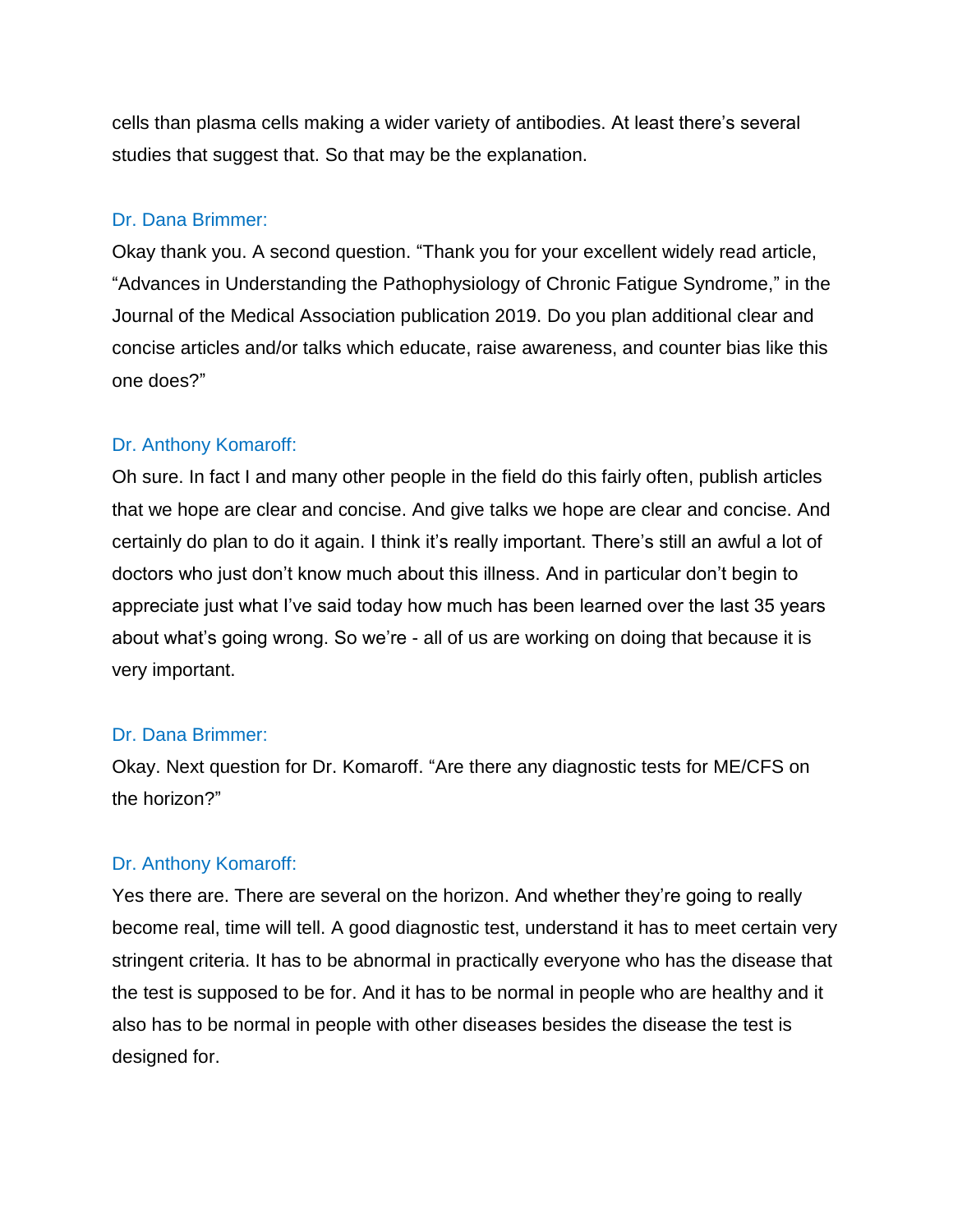There are no tests currently that are so good in that respect that they constitute diagnostic test. But there are several that have - that are being looked at. Two for instance just in the last 6 months that Dr. Ron Davis at Stanford has published.

I turned on because I thought someone might ask this question. I turned back on the slides. I hope you're able to see them. Dr. Davis published a study a couple months ago with his collaborators about a test called electrical impedance. Basically the details don't matter. What he showed was in 20 very sick patients with ME/CFS there was a very different pattern in all 20. The red lines in the slide if you can see the slide [slide 41]. Then in the healthy controlled subjects which are the blue lines in this slide. So that's one test. But you need a lot more than 20 patients and 20 health controls. And you need more than healthy controls. You need people with other fatiguing illnesses. And to see whether the test is normal in them, making it truly distinctive in ME/CFS.

The second study [slide 42] is that the test of not white blood cells like that first one but of red blood cells. Dr. Davis and his collaborators found out that the red blood cells are, in people with ME/CFS, are stiffer. And that means that when they get into the littlest blood vessels, the narrowest blood vessels, they have trouble getting through those blood - they're not flexible. And so they clog up the little blood vessels. Actually this has been noticed for 25 years.

The first studies of this were from Australia in the early 1990's. But the technology now available to study this and prove it is much more powerful and that's what this study from Dr. Davis showed. So these are just two. And they're many more that I can tell you that I would call promising but they all need a lot more work before they can become before they qualify as diagnostic tests.

#### Dr. Dana Brimmer:

Thanks Dr. Komaroff. I'm going to switch now and we have some questions for the CDC for Dr .Unger. The first one is "My ME/CFS has been made worse by a fall. Hitting my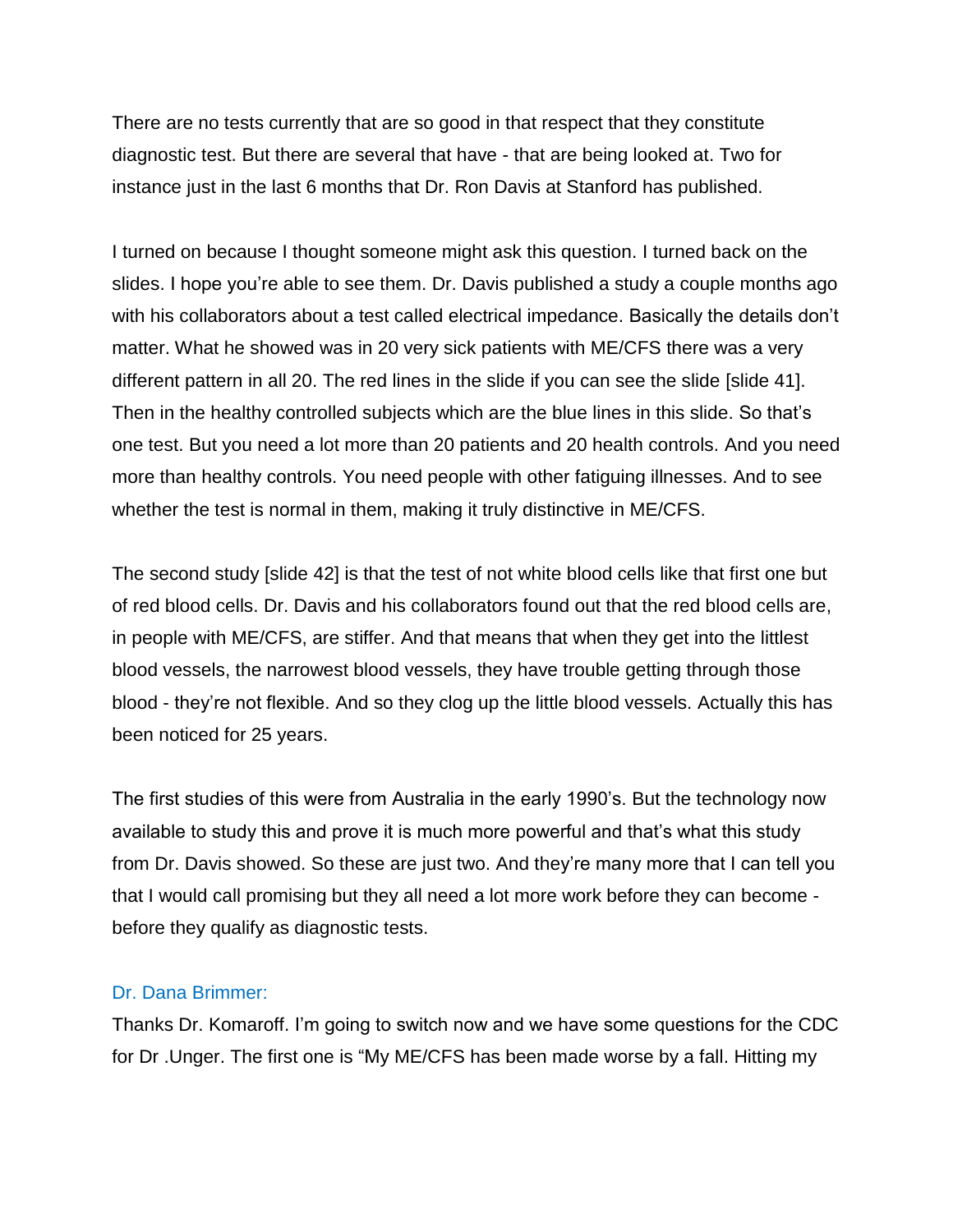head twice on the sheetrock wall in March of 2010. Evidence by auto fuse fractures at C3, 4, and 7, and 8. A three round of Fentanyl that was overdosing me each time. I tried to shower, cook, or take a walk. Didn't help matters. I just saw a rheumatologist. And each time he reluctantly prescribed the only functional medication that my kids can attest that makes me alert during the day. And I've take it for the past 17 years. It's Provigil or Modafinil. And it's just like gasoline for my car. My question is who do we see that takes notice of this disease and it's debilitating, life altering, and sometimes unknown and for how long, intermittently worse aspects on our life?"

#### Dr. Unger:

Thank you for that question. And I'm really sorry to hear that you've been having trouble finding a healthcare provider that understands this illness. This has been a focus of CDC for quite some time. We are really trying to get our educational materials out to healthcare providers so that they're aware of this illness. The NIH is also working on this. And of course you've heard Dr. Komaroff and his efforts today as well as his very clear publications, all focused on trying to explain this illness to healthcare providers. I think that Dr. Komaroff's talk today is a very good example of how the tide is changing. We are starting to be able to put all of the observations into at least a hypothesis that medical providers will recognize, and that's an important step in helping everybody understand this illness. So this is not a project that's easily just do one thing. This has to be a sustained long-term initiative. And that is why CDC is continuing to develop new educational materials.

#### Dr. Dana Brimmer:

Thank you. Second question for Dr. Unger. Last month on the NIH call you said that the adult portion of the MCAM study was complete. When will results be released to the public?

#### Dr. Unger:

Thank you again for that question. So as I indicted in the remarks that I did give, publication of the first part of this study is currently underway. We do have one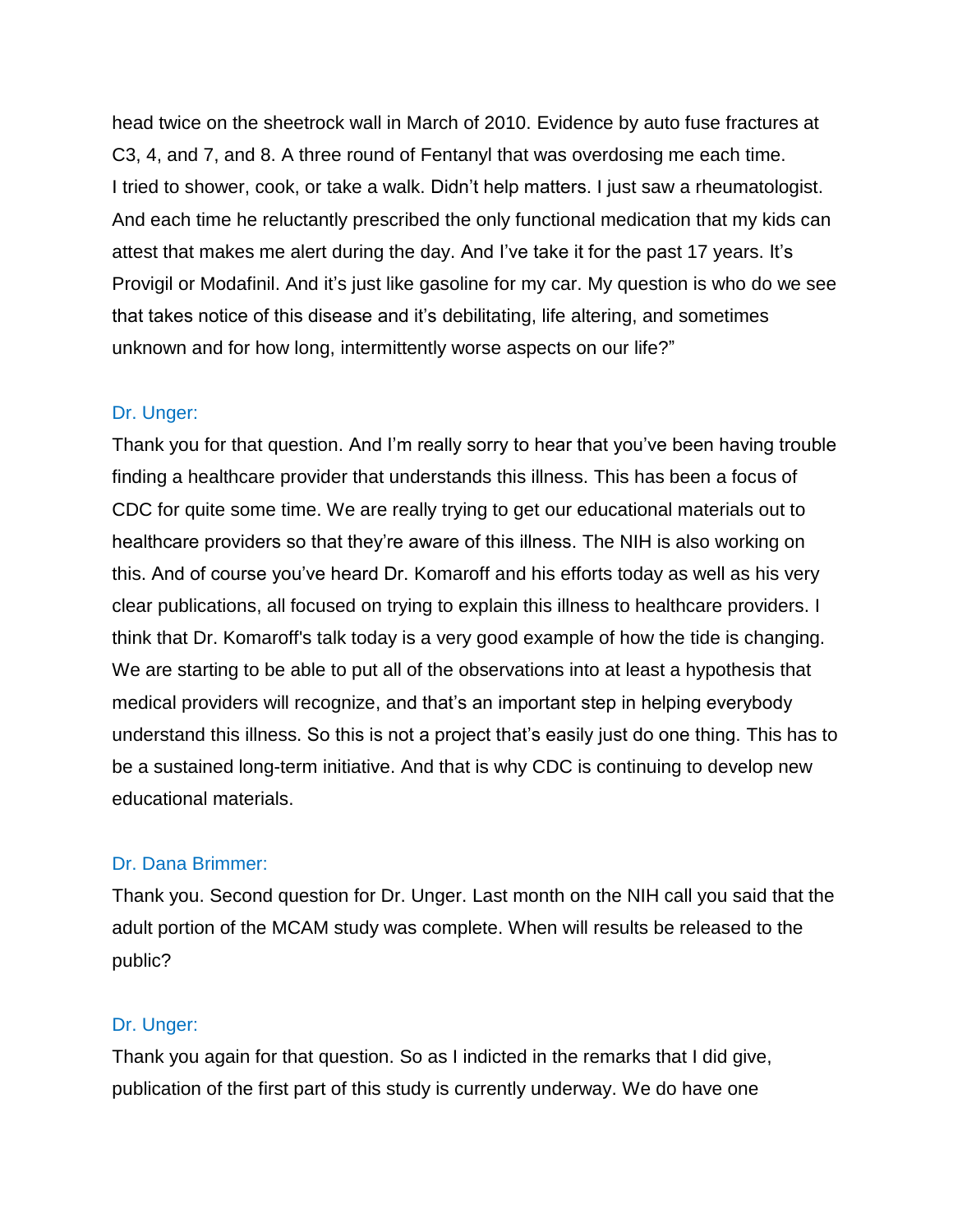additional publication that has just come out, and we are planning subsequent publications as quickly as we possibly can. We are - have as part of CDC's data management and policy, some of this material will be available, and we will do that as soon as the data is cleared and standardize. And approved for release. I'm not sure how long that will take.

## Dr. Dana Brimmer.

Thank you. And we have one more question for Dr. Unger. "What is CDC doing to prevent ME/CFS? Known to occur after mono, Influenza "the 2015 Norwegian study. And HPV vaccination parenthesis 2019 IIME conference." What CDC prevention projects are underway to address triggers? For example are you investigating what factors might predispose someone to develop ME/CFS after the HPV vaccine?"

#### Dr. Unger:

That's a very good question. And we actually - to date we and others have been whether the HPV vaccine in particular is associated with ME/CFS or other illnesses such as POTS. And to date we have no evidence that there is an association.

The problem is that these conditions can appear at - sort of at the same age. And so we are continuing to investigate this possibility using a medical case review. And part of we have a project ongoing with the vaccine safety data link. It's just - I should say it's starting with the vaccine safety data link. And the goal of the project is to see if we can identify patients that have ME/CFS through a standardized medical record review. Because case ascertainment being sure that we have identified cases is a very important part of the project.

And then once we identify the cases then we will see if we can use this approach to - as another way of looking for whether ME/CFS is associated with a vaccination. As far as other risk factors for ME/CFS this was part of our portfolio in the past. And we have not found anything that we can actually make recommendations that people should or shouldn't do.